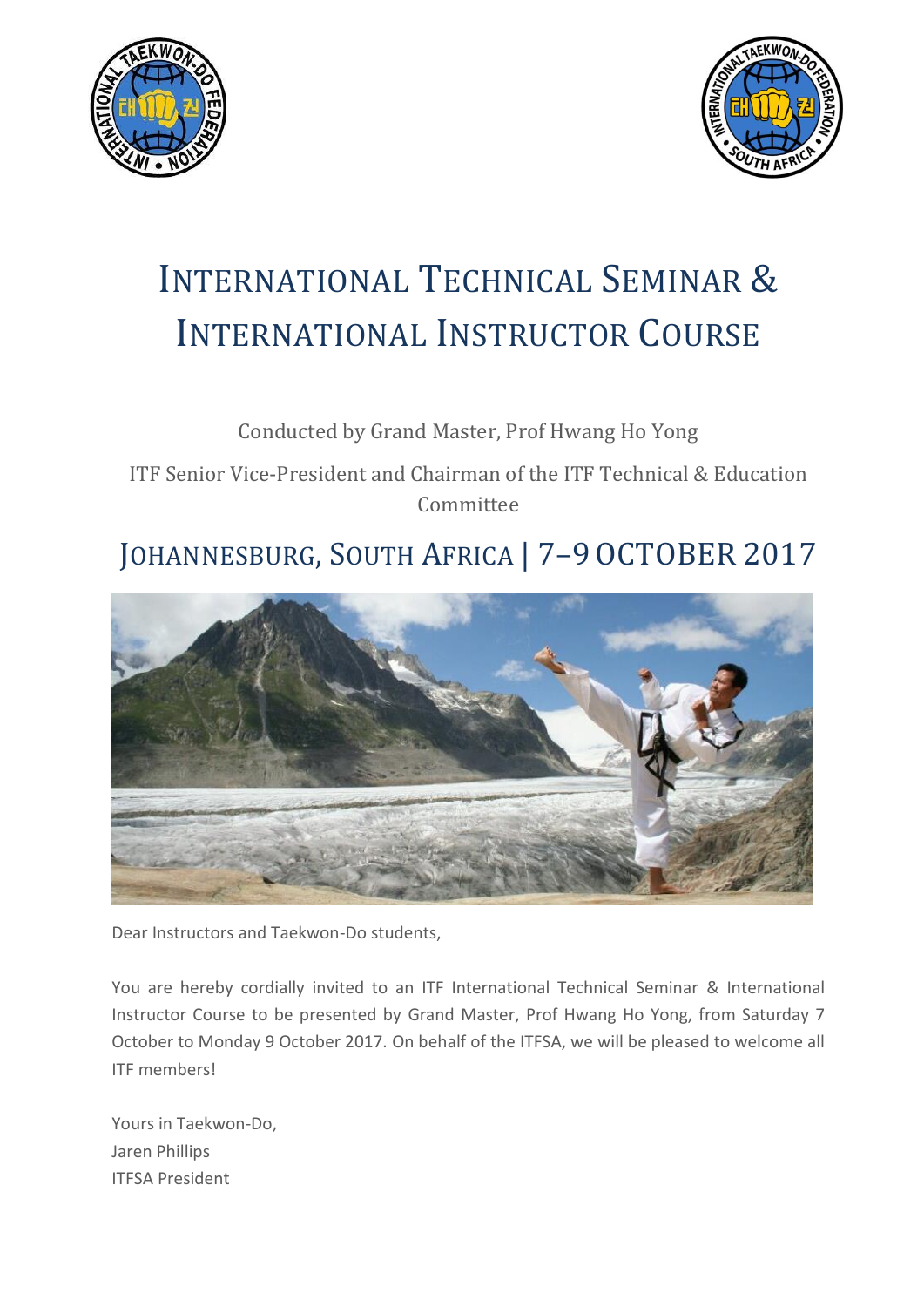



### **DATE**

7<sup>th</sup> – 9<sup>th</sup> October 2017 (Saturday, Sunday, Monday)

### VENUE

International Technical Seminar (Saturday and Sunday) The Dance Café 15 Wessel Rd & 9th Ave Edenburg, Sandton South Africa



International Instructor Course (Monday) The Africa International Taekwon-Do Centre 101 George Storrar Drive Groenkloof, Pretoria South Africa

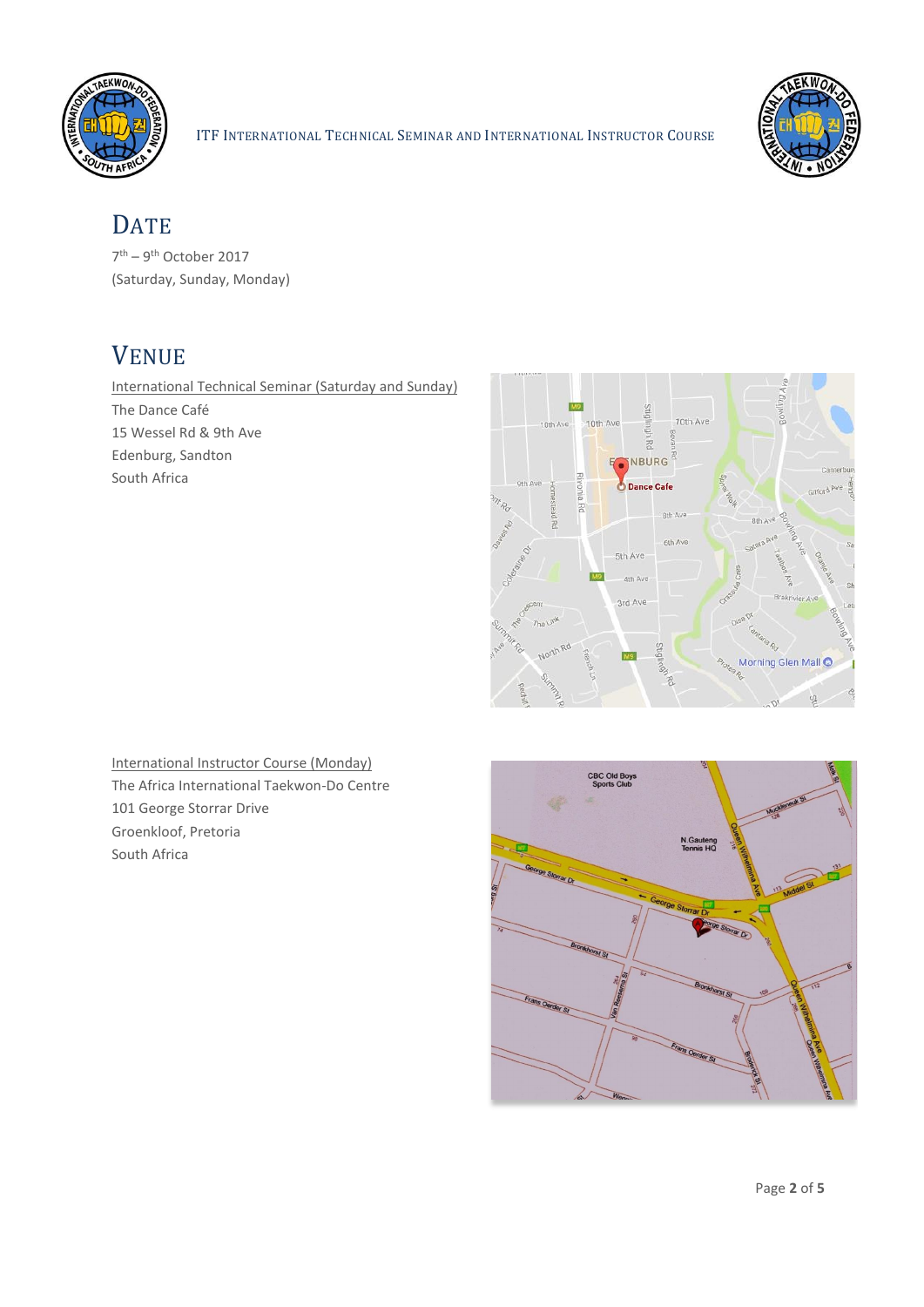



### INTERNATIONAL TECHNICAL SEMINAR

- The International Technical Seminar is open to ITF members who are  $8<sup>th</sup>$  Gup or higher in rank.
- This is a 2 day seminar (Saturday and Sunday)

### INTERNATIONAL INSTRUCTOR COURSE

- The International Instructors Course is open to:
	- $\circ$  3<sup>rd</sup> Dan and above Dan holders who are not International Instructors
	- o International Instructors who wish to improve their knowledge and skill
- In order to register for the International Instructor Course, you must participate in the International Technical Seminar.
- Please make sure you have a suit and tie for the International Instructor Course

### **SCHEDULE**

Saturday, 7<sup>th</sup> October 2017 08h00 – 08h30 Registration 08h30 – 17h00 Seminar

Sunday, 8<sup>th</sup> October 2017 08h00 – 17h00 Seminar

|               | Monday, 9 <sup>th</sup> October 2017 (International Instructor Course Participants Only) |
|---------------|------------------------------------------------------------------------------------------|
| 09h30 – 10h00 | Registration                                                                             |
| 10h00 - 19h00 | Seminar                                                                                  |
|               | International Instructor Qualification Test & Grading                                    |

#### **In order to register to the International Instructor Course, you must participate to the International Technical Seminar.**

### **COSTS**

#### **International Technical Seminar**

| $\circ$ 8 <sup>th</sup> Gup – 5 <sup>th</sup> Gup:               | €40.00 (ZAR 600.00)   |
|------------------------------------------------------------------|-----------------------|
| $4^{th}$ Gup - $1^{st}$ Gup:                                     | €60.00 (ZAR 900.00)   |
| o 1st & 2 <sup>nd</sup> Degree (ITF membership booklet holders): | €100.00 (ZAR 1500.00) |
| o 1st & 2nd Degree (non-booklet holders):                        | €130.00 (ZAR 1950.00) |
| 3rd Degree & above (ITF Membership booklet holders):             | €150.00 (ZAR 2250.00) |
| 3 <sup>rd</sup> Degree & above (non-booklet holders):            | €220.00 (ZAR 3300.00) |
|                                                                  |                       |

#### **International Instructor Course**

| ○ ITF Booklet Holders:       | €100.00 (ZAR 1500.00) |
|------------------------------|-----------------------|
| Non-holders of ITF Booklets: | €150.00 (ZAR 2250.00) |

**Note: Fees to be confirmed by ITF Headquarters – any changes will be sent out as soon as possible.**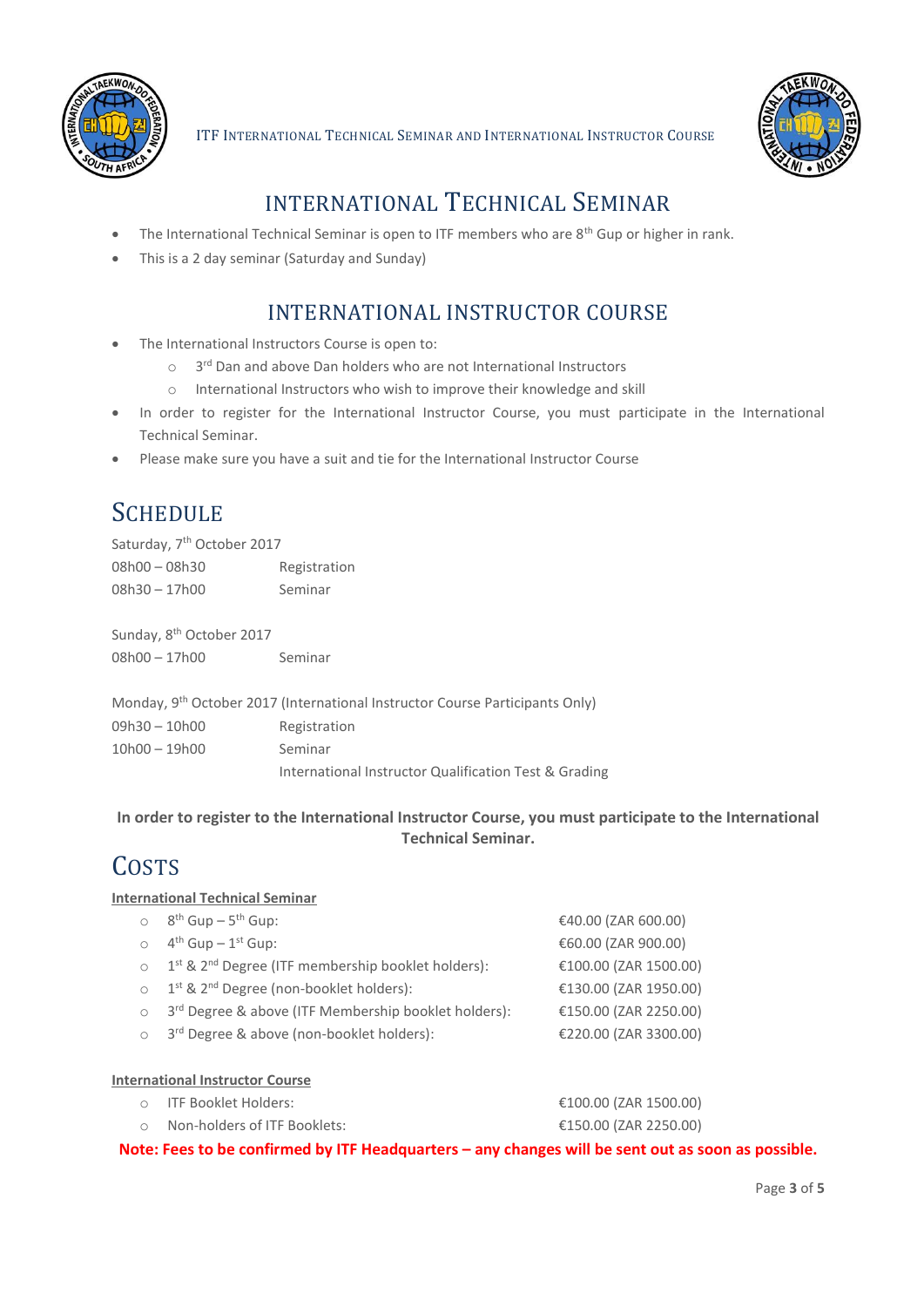

ITF INTERNATIONAL TECHNICAL SEMINAR AND INTERNATIONAL INSTRUCTOR COURSE



#### **Certificates – All Certificate fees to be paid to, and processed by the participant's relevant NGB**

o International Instructor Certificate Fee (for 1st time attendees): €250.00 (ZAR 3750.00)

o International Seminar Participation Fee (optional): €30.00 (ZAR 450.00)

### PAYMENT & REGISTRATION

**ITFSA PARTICIPANTS:** Payment must be made per dojang in 1 single payment. Payments by individuals will not be accepted. Please send proof of payment along with the attached dojang seminar registration form to [treasurer@itfsa.co.za](mailto:treasurer@itfsa.co.za) [& fgorman@itfsa.co.za.](mailto:fgorman@itfsa.co.za)

**PARTICIPANTS FROM OTHER NGBs:** Payment of the seminar fee must be made to the ITFSA, with proof of payment, a copy of; your passport, ITF Membership booklet OR proof of affiliation to ITF (Vienna) and Black belt card (if Dan holder) to [treasurer@itfsa.co.za](mailto:treasurer@itfsa.co.za) [& fgorman@itfsa.co.za.](mailto:fgorman@itfsa.co.za)

| Account name:                                          | International Taekwon-Do Federation South Africa (ITFSA) |  |  |  |
|--------------------------------------------------------|----------------------------------------------------------|--|--|--|
| Bank:                                                  | First National Bank (FNB)                                |  |  |  |
| Account number:                                        | 62445716832                                              |  |  |  |
| Branch code:                                           | 250655 (Melrose Arch)                                    |  |  |  |
| Type of account:                                       | Cheque                                                   |  |  |  |
| SWIFT Code:                                            | FIRNZAJJ                                                 |  |  |  |
| <b>Reference (for ITFSA):</b>                          |                                                          |  |  |  |
| DojangName_GMHHY_ITS/IIC (e.g.: Elements, ITS/IIC2017) |                                                          |  |  |  |
| Reference (for participants from other NGBs):          |                                                          |  |  |  |
| Name GMHHY ITS/IIC (e.g.: F Gorman GMHHY ITS/IIC2017)  |                                                          |  |  |  |
|                                                        |                                                          |  |  |  |

### BLACK BELT GRADING

- Any Black Belts who wish to take a Degree Test should contact the Organizing Committee.
- Application for Degree Test must be made separately and the appropriate application form & fees submitted, observing the usual protocols regarding NGB and ITF permission as appropriate

### RSVP DEADLINE

- **•** Confirmation of Participants and FULL payment to be received by Friday, 20<sup>th</sup> September 2017.
- No applications will be accepted after the above date.

### ACCOMMODATION

- Please communicate with Bsb-nim Faye Gorman regarding any accommodation queries.
- Bsb-nim Faye will be able to assist with recommendations, but will not make bookings on anyone's behalf.